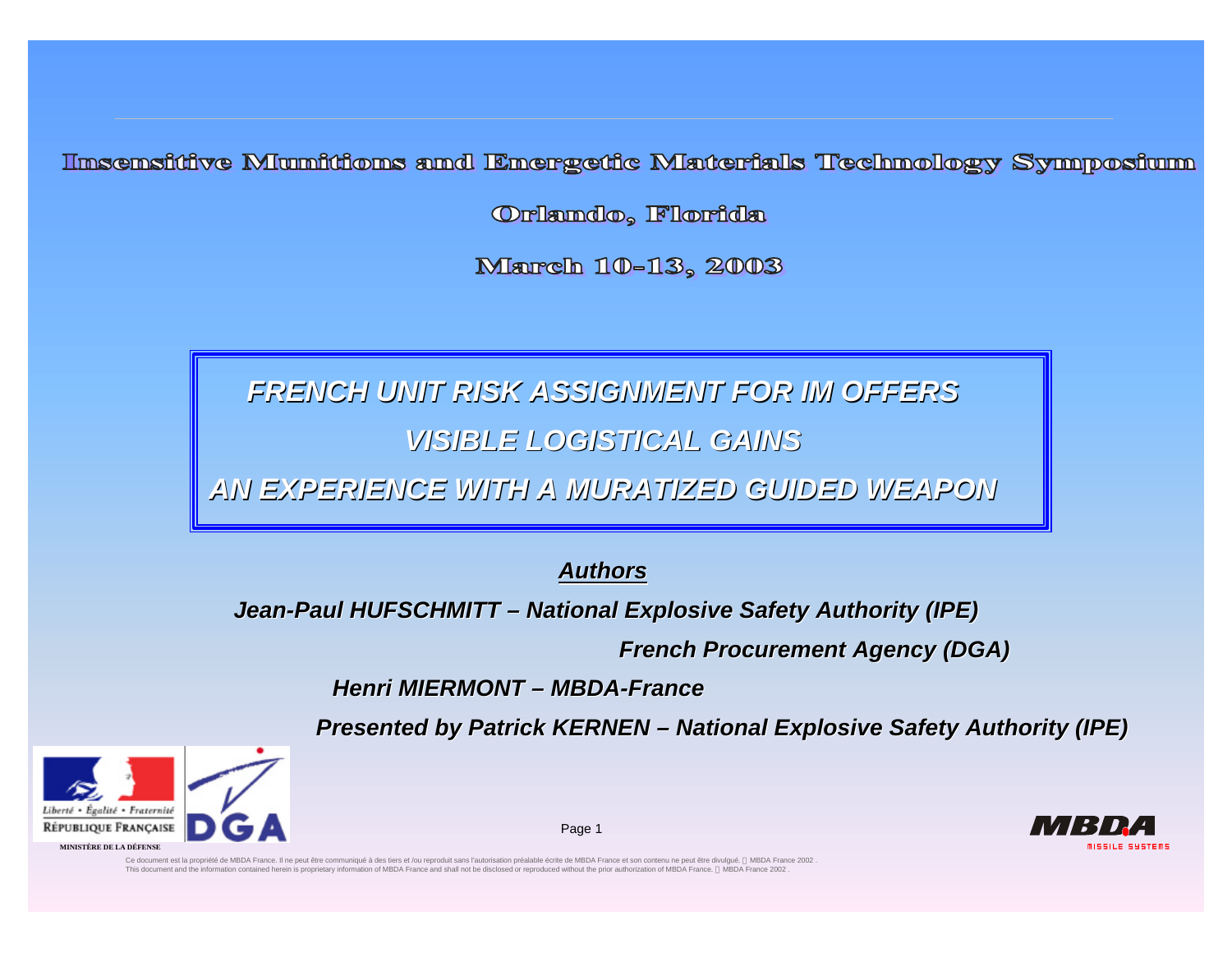## PRESENTATION GOALS :

#### **n** TO HIGHLIGHT FRENCH UNIT RISK FOR IM / MURAT IMPLEMENTATION

### **n TO HIGHLIGHT POSSIBLE BENEFITS ON LOGISTICS DURING IM LIFE-CYCLE**

#### **n** TO DEMONSTRATE ACHIEVABLE BENEFITS TO BALANCE ACQUISITION **EFFORTS**

Page 2



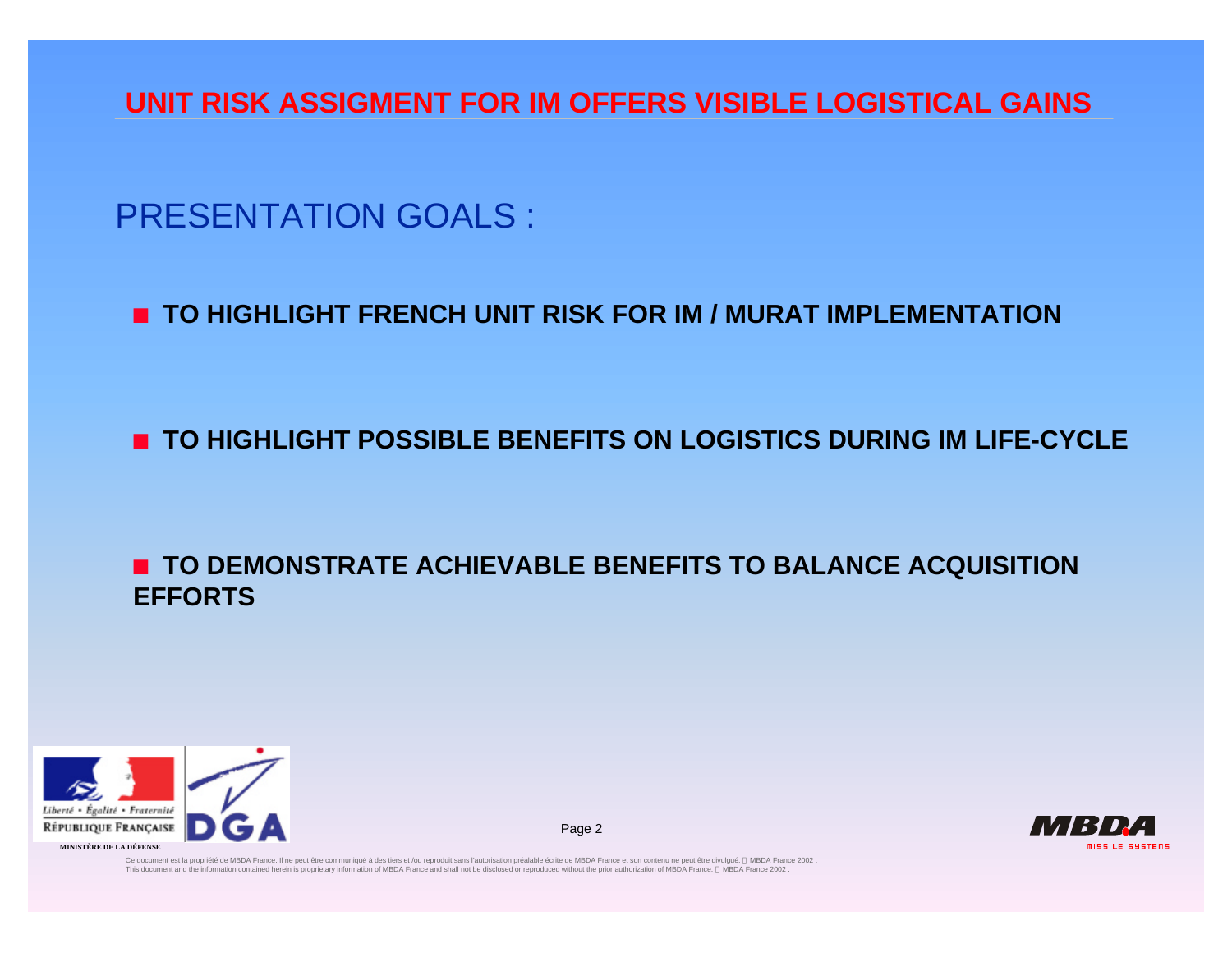## **SUMMARY**

- **FRENCH UNIT RISK DEFINITION AND IMPLEMENTATION DIRECTIVE (1358 DGA / IPE INSTRUCTION IN SEPT 1997)**
- n **OVERALL FRENCH LEGAL APPROACH AND CONSTRAINTS FOR USERS**
	- **Figure 19-846 and implementation documents**
	- **E** Military directives to Forces (Instruction 1007)
	- n **BONUS WITH MURAT \***
		- ß **Q/D reductions**
		- ß **Detonation probability decrease**

### n **EXAMPLE: OVERALL GUIDELINES TO DESIGN A TESTING STATION FOR A MURAT ONE \* GUIDED WEAPON**

Page 3

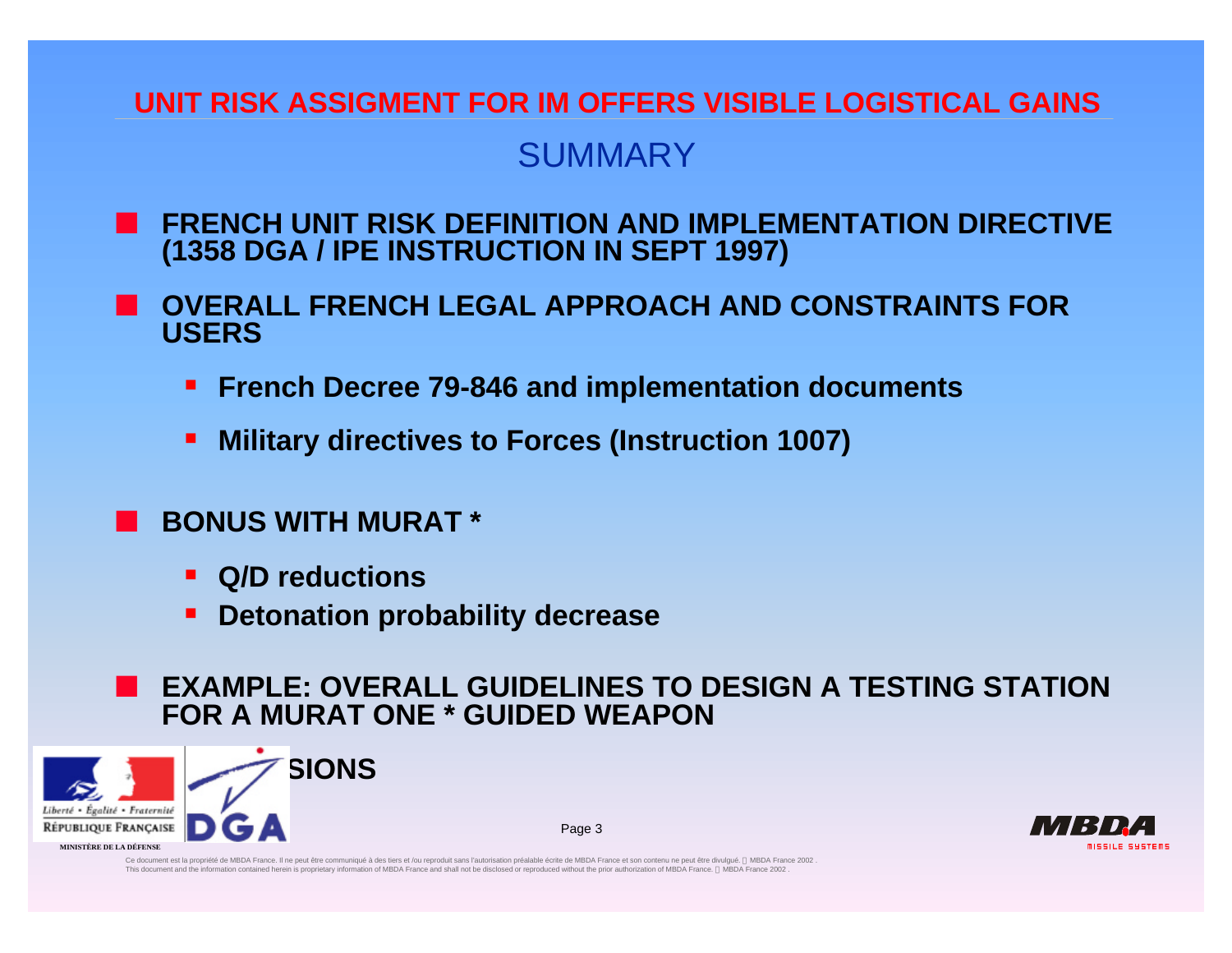## **UNIT RISK ASSIGMENT FOR IM OFFERS VISIBLE LOGISTICAL GAINS** FRENCH IM POLICY

- **French Doctrine for MURAT issued in July 1993** 
	- n **AFTER STANAG 4439 ratification by France it remains a driver for IM implementation :**
		- 3 levels of IM-ness (labels)
		- **n A National Explosive Safety Authority to award labels**
		- **A** dossier :

 $\ge$  to demonstrate reduction of probability of inadvertent accidental initiation by adapted design and architecture  $\geq$  to strengthen demonstration by small-scale and read-across testing

 $\triangleright$  to present response descriptors under IM mandatory tests

## **SEE « Ten years after » presented in session 4**

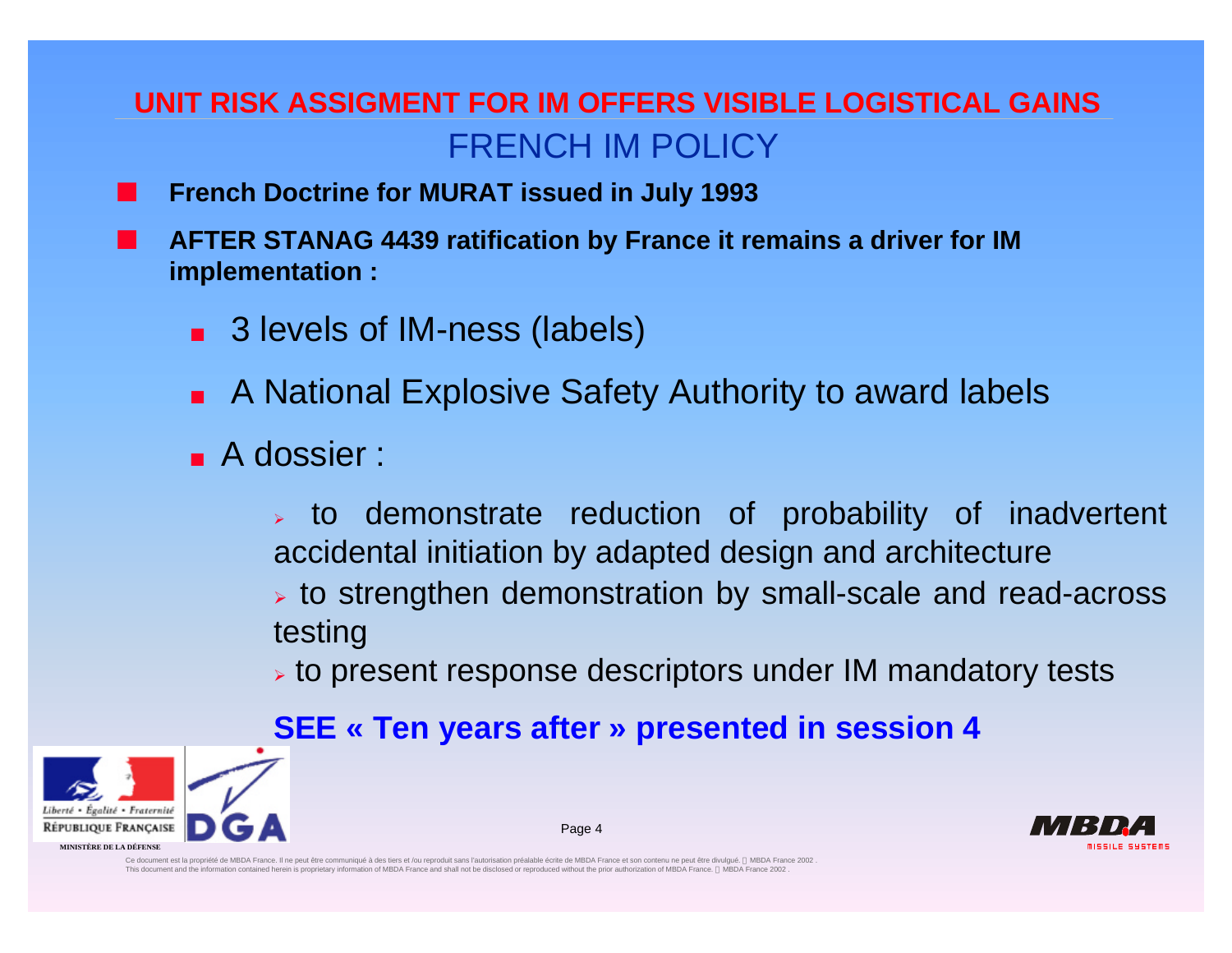## **UNIT RISK ASSIGMENT FOR IM OFFERS VISIBLE LOGISTICAL GAINS** FRENCH INSTRUCTION N° 0260

| <b>Réaction</b><br>level<br><b>Stimuli</b> | <b>NO</b><br><b>Réaction</b> | $\mathbf V$                         | IV | $\mathbf{III}$ | $\mathbf{I}$        |  |
|--------------------------------------------|------------------------------|-------------------------------------|----|----------------|---------------------|--|
| <b>Electrical</b><br><b>EDS/REM</b>        |                              |                                     |    |                | Non acceptable zone |  |
| <b>Drop</b>                                |                              |                                     |    |                |                     |  |
| <b>FCO</b>                                 |                              | $\bullet$ $\bullet$ $\bullet$       |    |                |                     |  |
| <b>SCO</b>                                 |                              | $\bullet$<br>$\bullet$<br>$\bullet$ |    |                |                     |  |
| BI                                         |                              |                                     |    |                |                     |  |
| <b>SR</b>                                  |                              |                                     |    |                |                     |  |
| F1                                         |                              |                                     |    |                |                     |  |
| <b>Heavy</b><br><b>Fragments I</b>         |                              |                                     |    |                |                     |  |
| <b>SCJ</b>                                 |                              |                                     |    |                |                     |  |



Murat one Star signature Murat two Stars signature Stanag 4439 ultimate goals •

Page 5

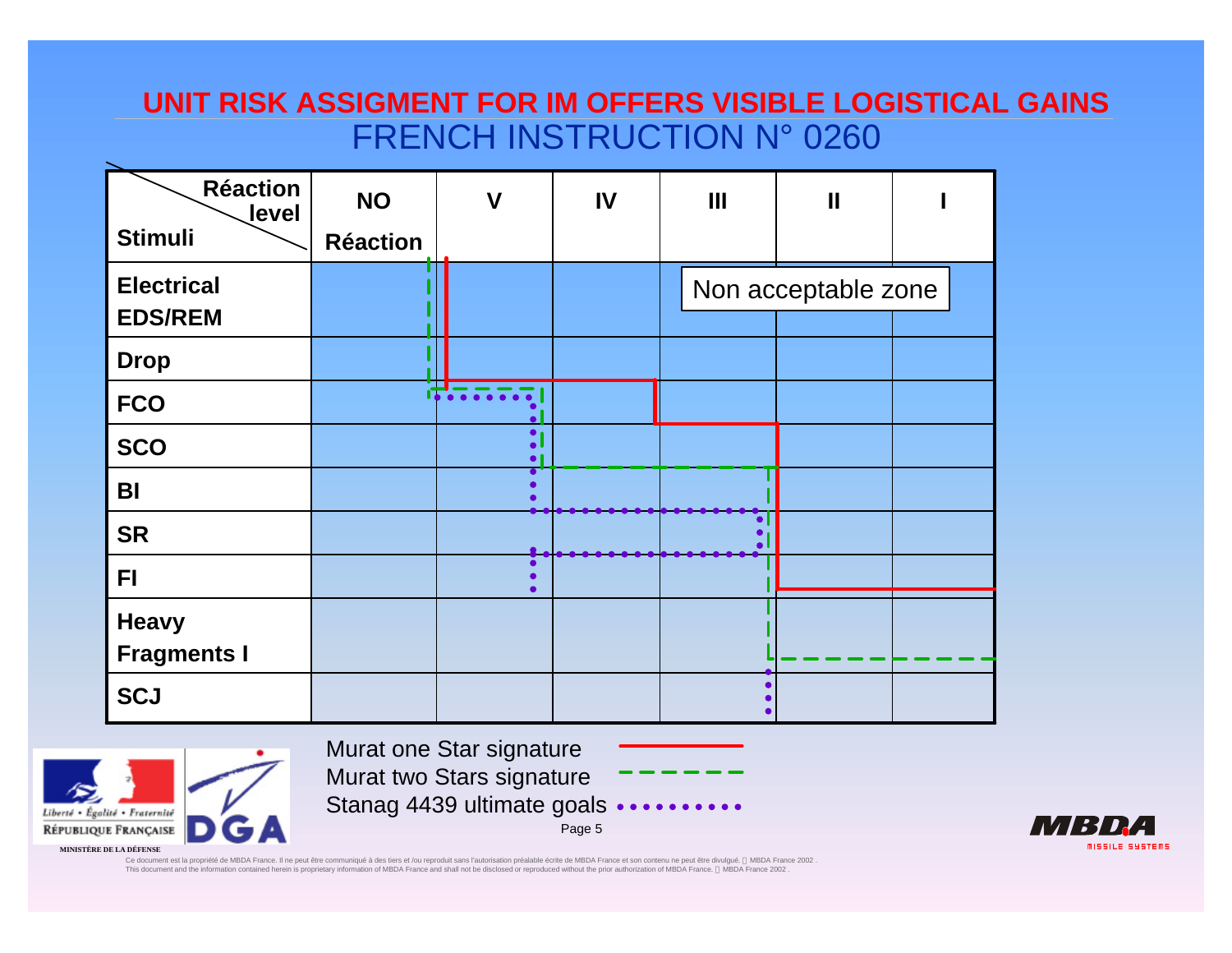# **UNIT RISK ASSIGMENT FOR IM OFFERS VISIBLE LOGISTICAL GAINS** FRENCH UNIT RISK

A « One Star » MURAT is equivalent to 1.2 « Unit Risk »

|            | <b>HD 1.1</b> | <b>HD 1.2</b>    | <b>HD 1.3</b> | <b>HD 1.6</b> | Stanag<br>4439 | <b>MURAT</b><br><b>One</b><br><b>STAR</b> | <b>French</b><br><b>Unit Risk</b> |
|------------|---------------|------------------|---------------|---------------|----------------|-------------------------------------------|-----------------------------------|
| <b>FCO</b> |               | $\mathbf{I}$ (1) | $\mathbf v$   |               | $\mathbf v$    | IV                                        | IV                                |
| <b>SCO</b> |               |                  |               | V             | $\mathbf V$    | Ш                                         | Ш                                 |
| <b>BI</b>  |               |                  |               | Ш             | $\mathbf v$    | Ш                                         | Ш                                 |
| <b>SR</b>  |               | Ш                | Ш             | Ш             | Ш              | Ш                                         | Ш                                 |

(1) No simultaneous detonation

A MURAT one star munition :

- ß **will not detonate** in response to any of the associated stimuli (**fire, slow heating, bullet impact), nor by sympathetic reaction**. This last point ensures that in the event of detonation due to a different stimulus (eg. Shaped charge, sabotage by explosives, etc.) only the munition actually involved will detonate.
- ß **will lead only to projection effects** limited in number,energy, distance, **in the event of fire**.



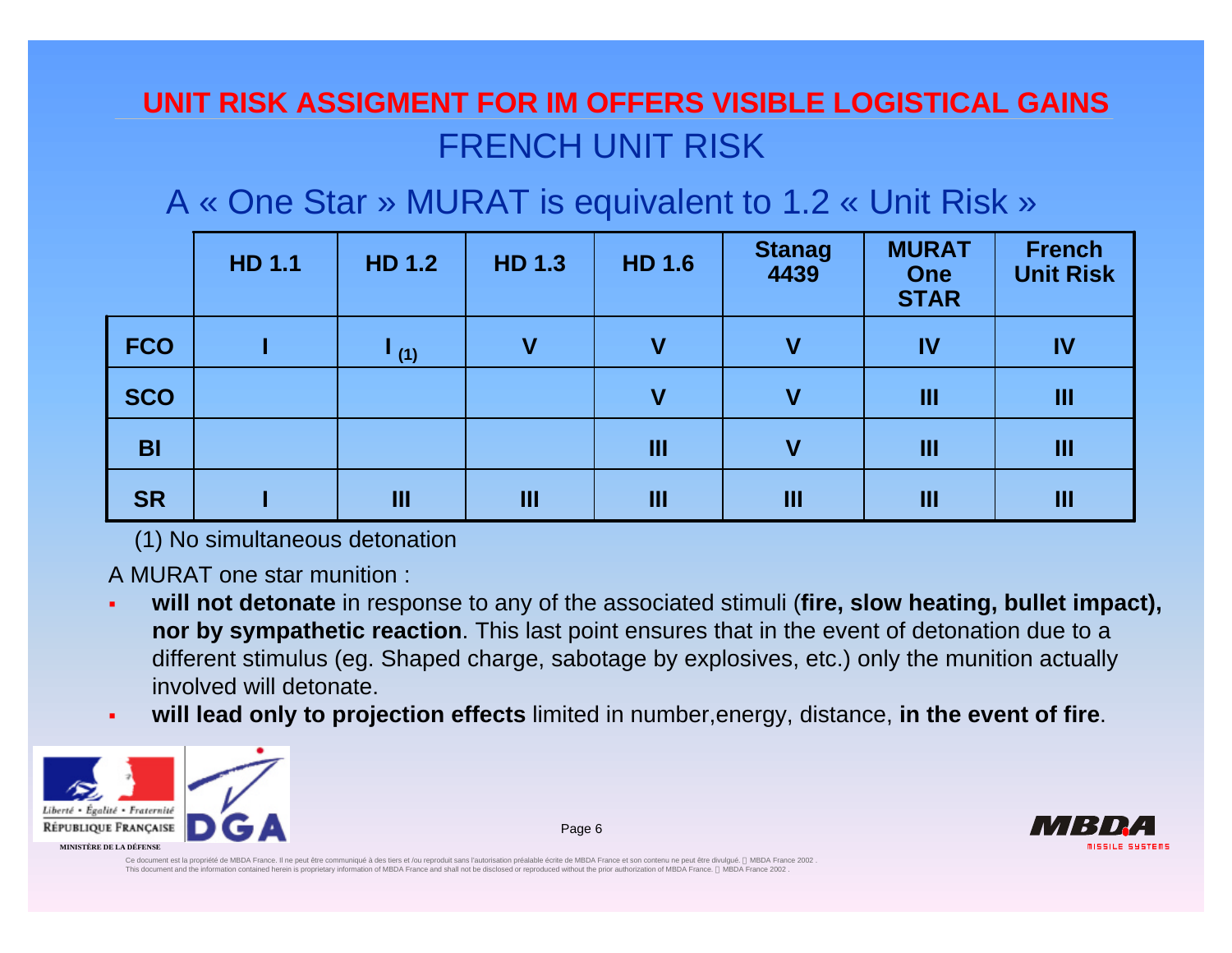**UNIT RISK ASSIGMENT FOR IM OFFERS VISIBLE LOGISTICAL GAINS** TOWARDS « UNIT RISK » in NATO NATIONS

n **NATO AC 258 and NIMIC are preparing a new HD that could be devoted to IM :**

**HD : 1.2.3 « NATO Star »**

n **USA has already worded instructions on this issue :**

**DOD 6055.9-STD dated August 1997**

**TB 700-2 dated January 1998**

Page 7

**France issued in September 1997** 

**DGA Instruction n° 1358**



**MISSILE SYSTEMS**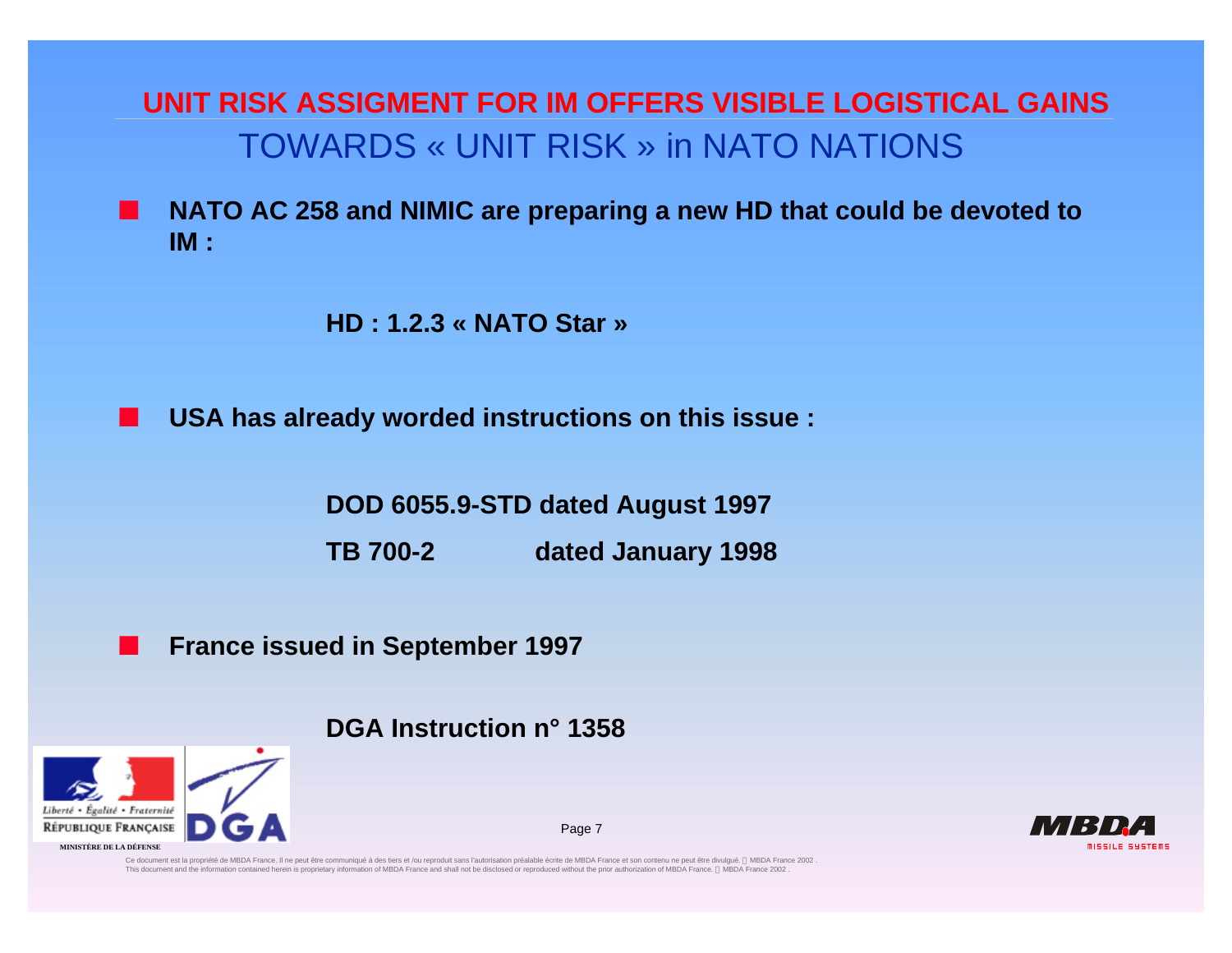THE TWO MAIN PROVISIONS OF FRENCH MEMORANDUM **UNIT RISK ASSIGMENT FOR IM OFFERS VISIBLE LOGISTICAL GAINS**

:

n **Q/Ds REDUCTION by taking into account :**

- ÿ **one single munition for blast and fragments harmful effects**
- ÿ **the total NEQ in Potential Explosive Site for thermal effects**

n **REDUCTION OF ACCIDENT PROBABILITY by considering :**

ÿ **a lower level of blast and projection hazard than for thermal flux** 

**BOTH DRIVERS ARE BONUS SOURCE TO DEMONSTRATE ACCEPTABLE RISK UNDER FRENCH RULES**

Page 8

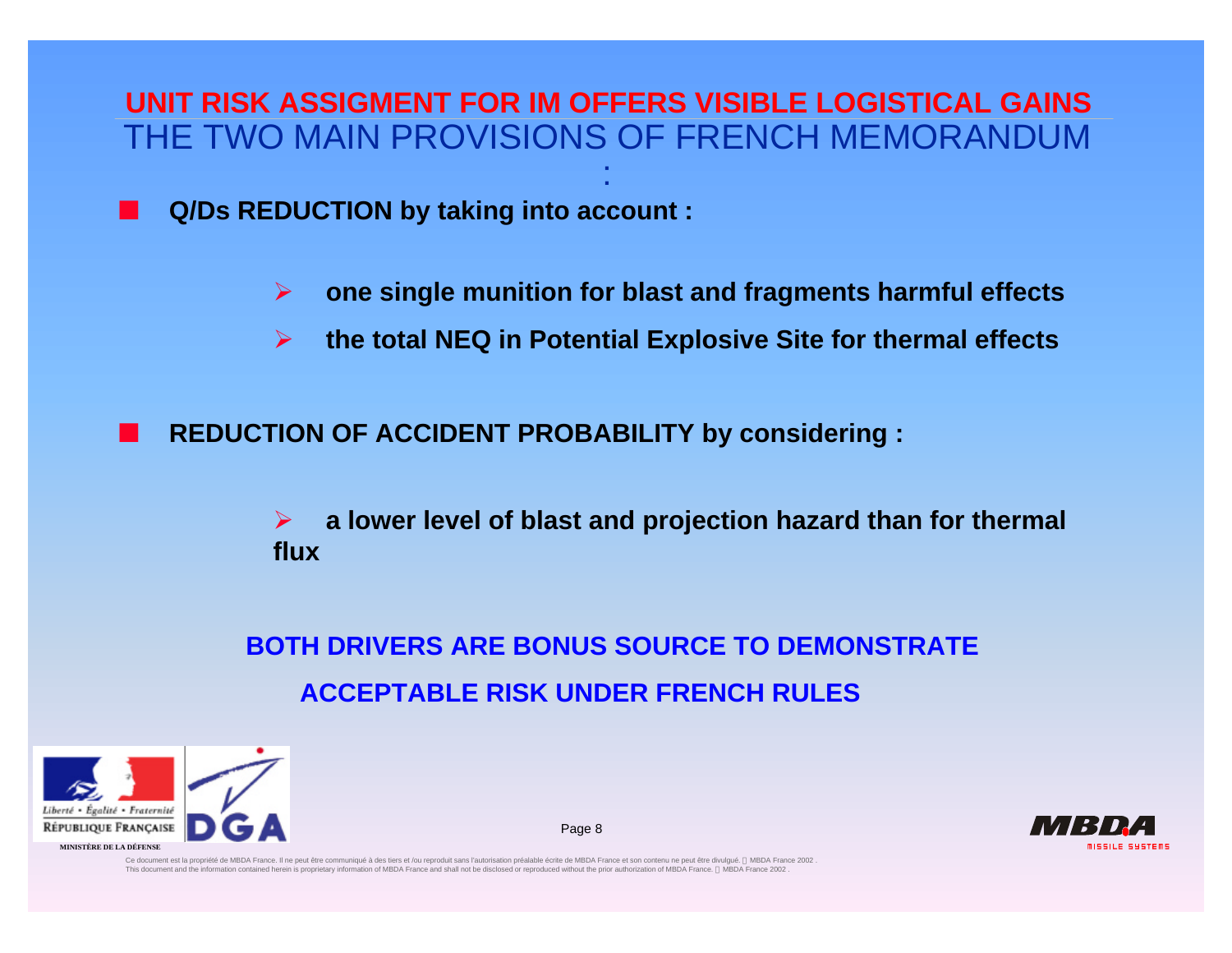### **BRIEF REMAINDER OF APPLICABLE RULES FOR EXPLOSIVE SAFETY**

- n **DECREE 79-846 dated September 1979**
	- ÿ **to draft a dossier identifying all likely sources of accident and determine precautions to prevent them and limit consequences**
	- ÿ **to determine Quantity / Distances for PES**
	- ÿ **to analyze situations of exposed sites (ES)**
- n **MILITARY DIRECTIVE TO FORCES (Inter-Services Instruction 1007 dated June 1988)**
	- ÿ **to implement Explosive Safety Rules in Forces**



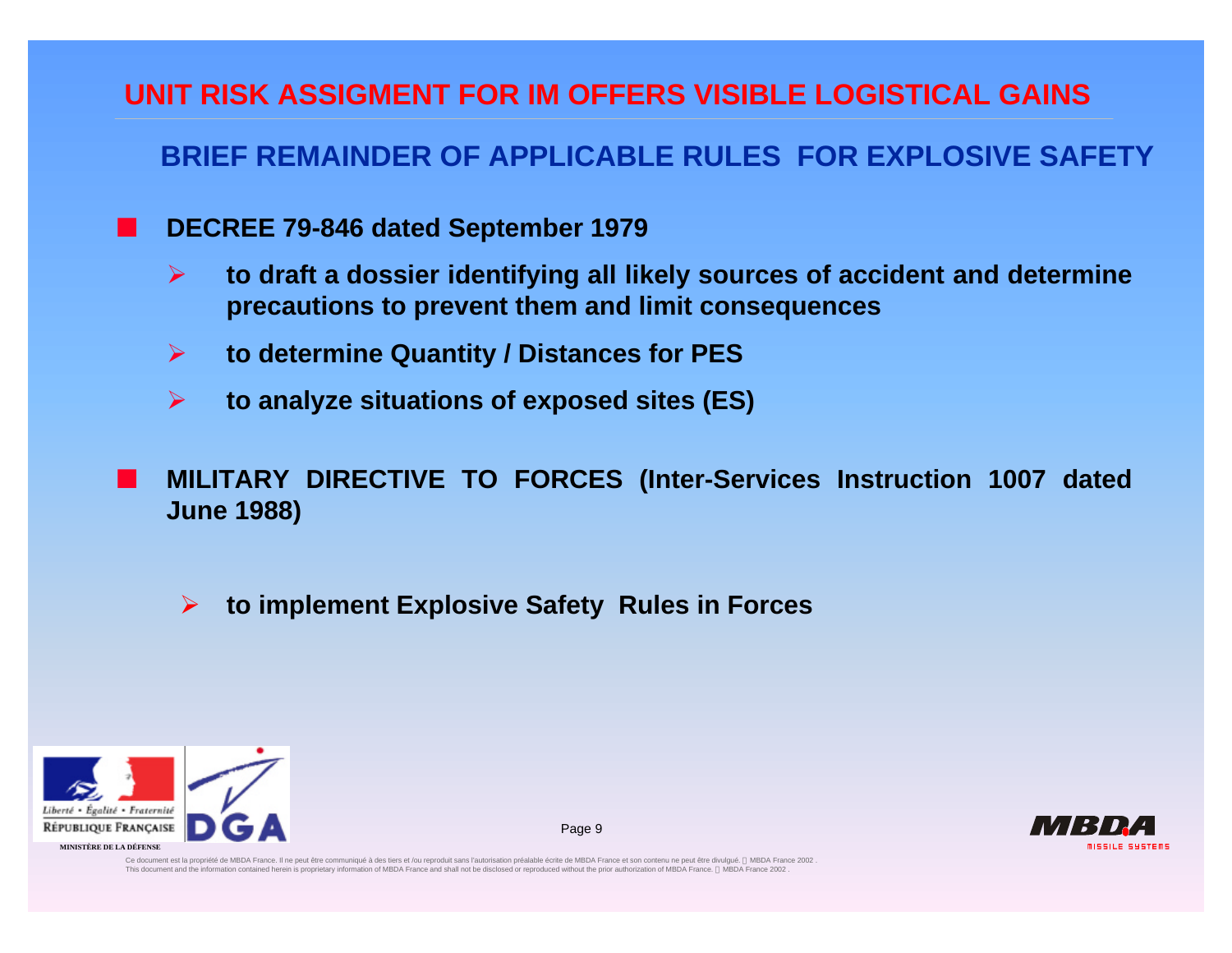# OVERALL ACCEPTANCE METHODOLOGY

**The risk is quantified by the triplet formula :**

 $a_k$  **Z**<sub>i</sub> **P**<sub>i;</sub>  $a_k$  = type of installation exposed

**Z<sup>i</sup> = hazardous zone created by harmful effects from PES**

**Hazardous zones from Z<sup>1</sup> to Z5 are French Q/D corresponding to decreasing harmful effects on humans and buildings. Z1 / Z2 is the lethal zone and Z<sup>5</sup> is the maximum distance for possible light injuries.**

**They are rated for each kind of hazard : blast, projections and thermal effects.**

**The largest one to be retained when several harmful effects are simultaneous (e.g. blast = 1.1 and projections = 1.2 for a detonating WH).**

**P<sup>j</sup> = probability of accident at PES**



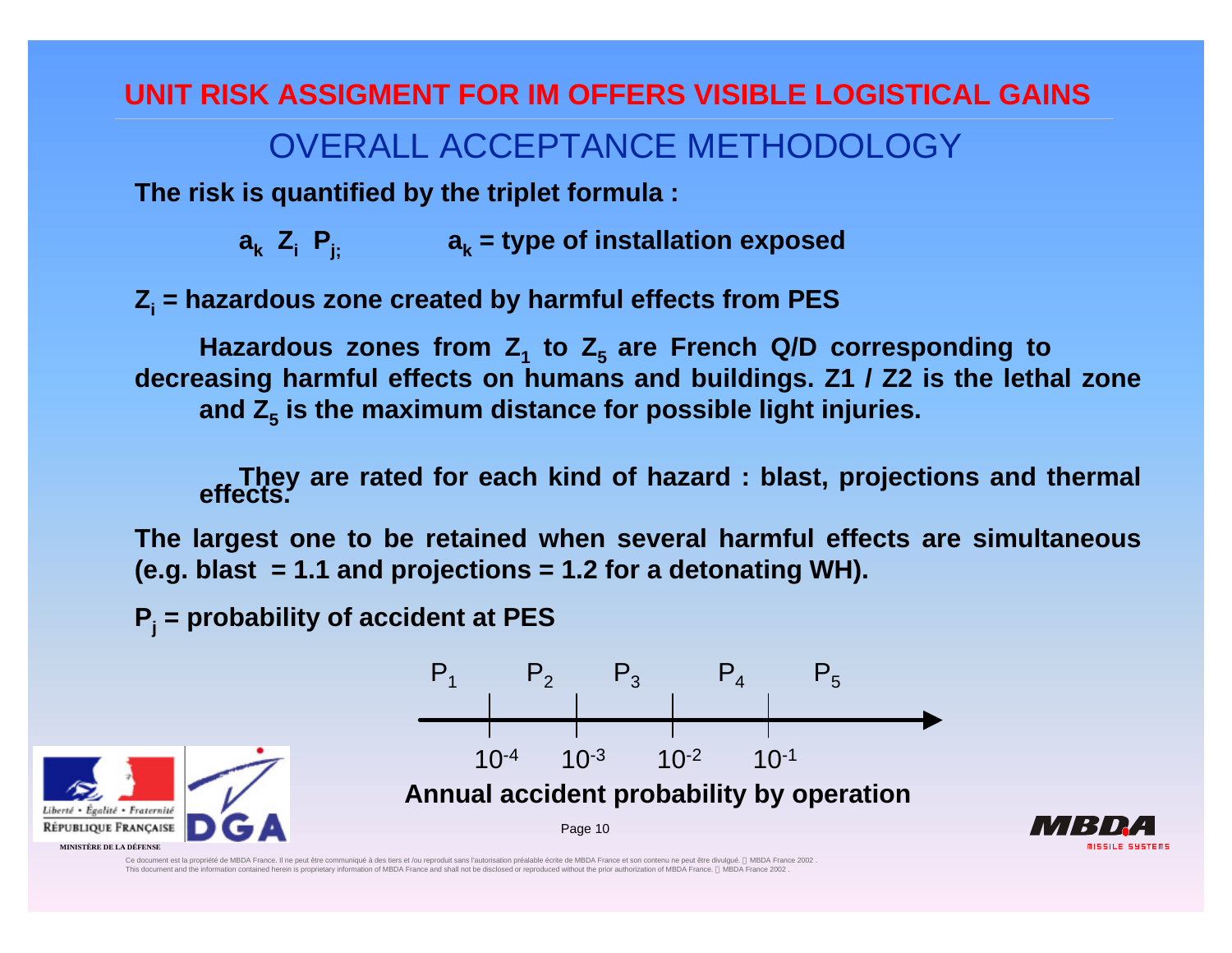## ACCEPTANCE METHODOLOGY AND BONUS WITH IM

**For the risk to be considered as acceptable by French legals only some triplets are possible according to :**

- $\triangleright$  the type of acceptor considered (a<sub>k</sub>)
- ÿ **Its position in hazardous zone (Zi)**
- ÿ **the probability of the possible accidental event (Pj)**

**Usually only one way is possible : modifying the hazardous zone by addition of barricades or by reinforcing the potential explosive site**

**IM-ness offers the opportunity :**

**1) to reduce the hazardous zone with Unit-Risk,**

**2) to demonstrate a lower probability of accident.**

**THE WAY IS OPEN TO EASIER AND CHEAPER SOLUTIONS**

**THAN USUAL PRACTICES**

Page 11



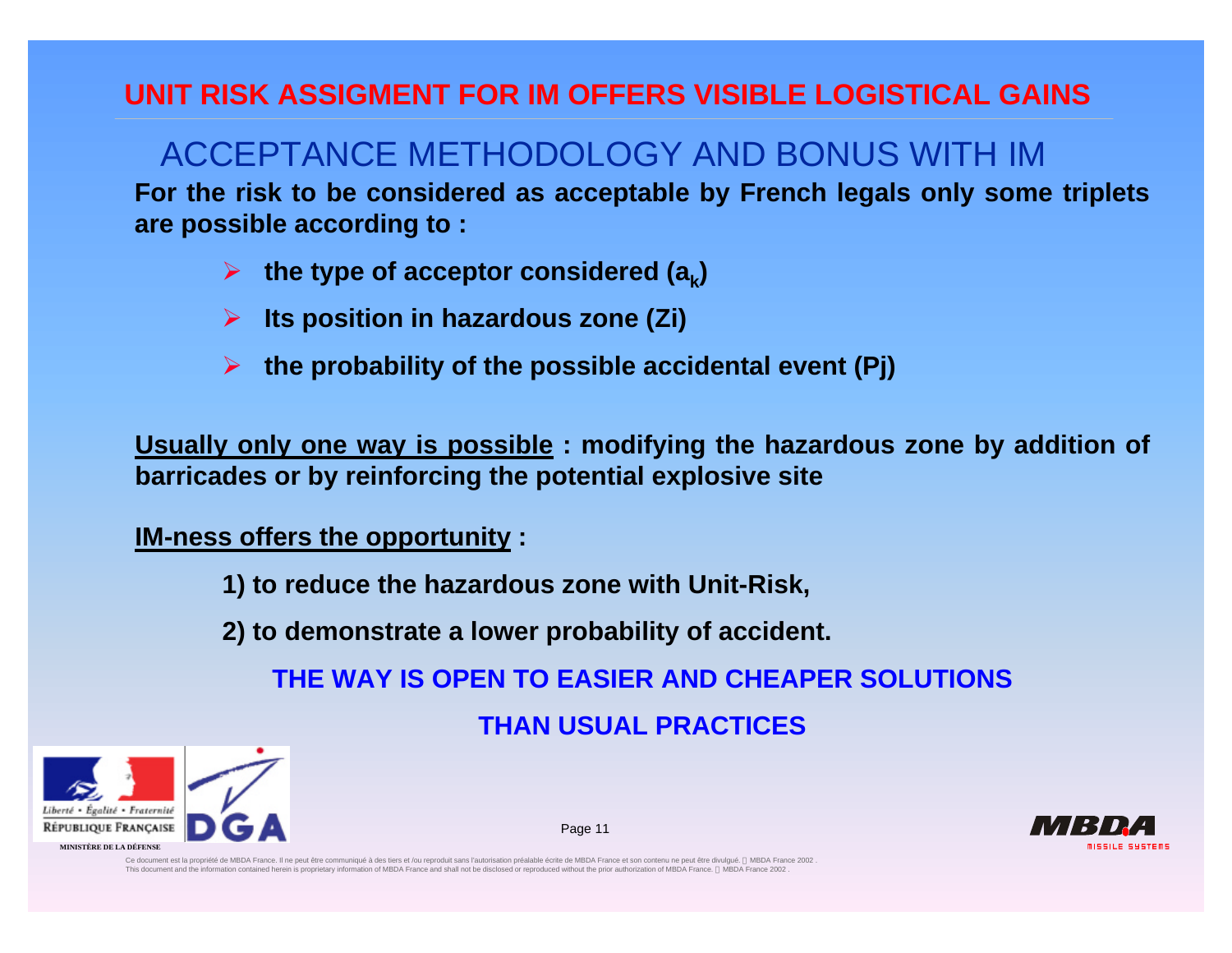### **BONUS WITH MURAT ONE STAR**

#### n **QUANTITY – DISTANCES REDUCTION WITH « UNIT RISK »**

- ÿ **Simulation of this situation was already presented by Club Murat during 28th DDESS on 1998 at Orlando - see paper : « Comparison of French and US Unit Risk 1.2 ».**
- ÿ **A storage of 940 MK 82 bombs (equivalent to 80 tons of total NEQ) was considered**

#### **FRENCH IBD AND PTRD CALCULATION HIGHLIGHTED POSSIBLE DISTANCE REDUCTIONS AT LEAST 33 %**

Page 12

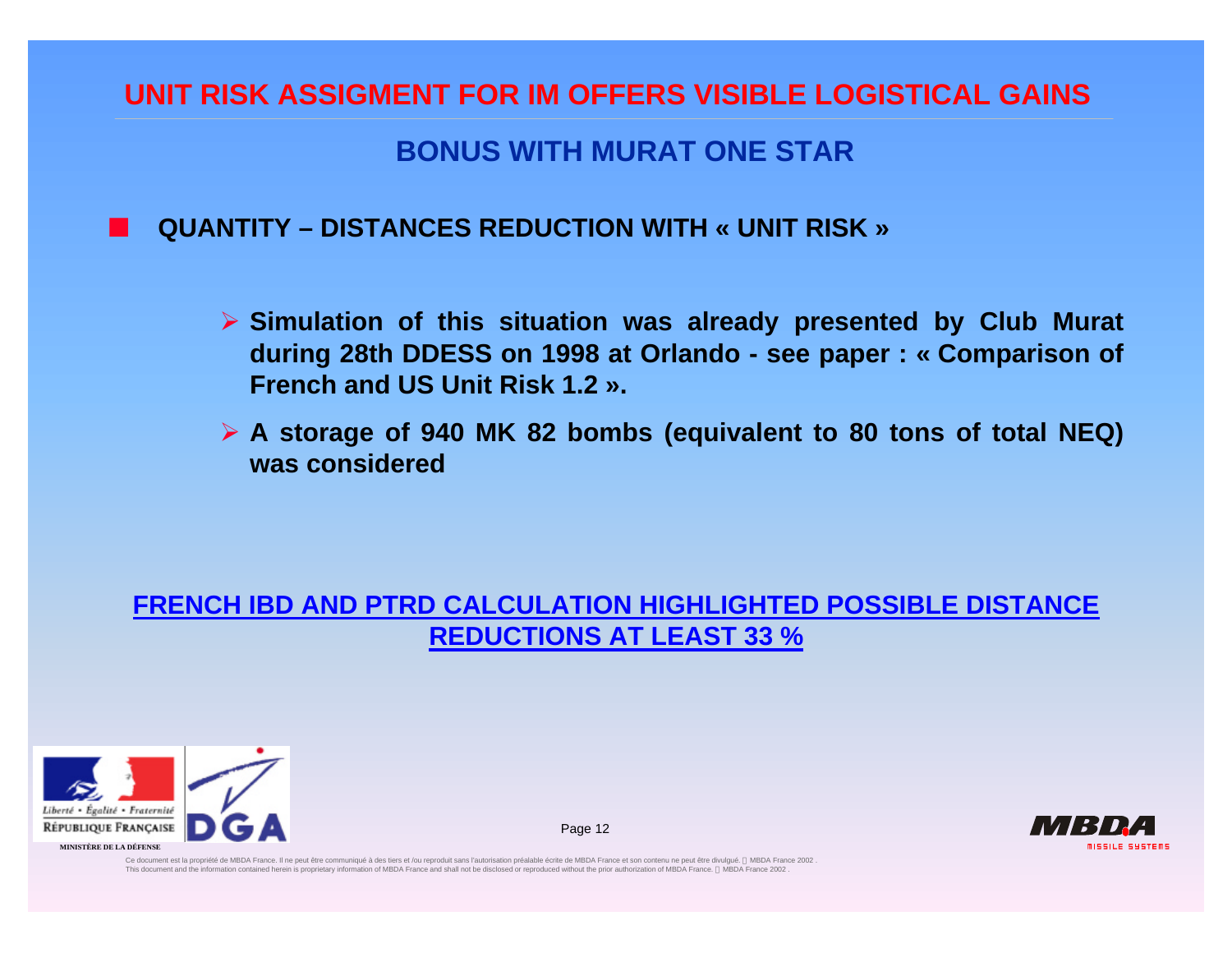### **BONUS WITH MURAT ONE STAR**

#### n **DETONATION EVENT PROBABILITY DECREASING**

*« By transition from classical munition to IM, different probability levels of (Pj) potential accident can be determined considering the harmful consequences »*

| <b>Harmful events</b> | <b>Detonation</b><br>(1/11) | <b>Explosion/Burning</b><br>(III/IV/V) |
|-----------------------|-----------------------------|----------------------------------------|
| <b>Non IM</b>         |                             |                                        |
| <b>IM</b>             |                             |                                        |

**THIS REDUCTION OF DETONATION PROBABILITY BY AN ORDER OF MAGNITUDE FAVOURS TRANSITION FROM UNACCEPTABLE SITUATION TO ACCEPTABLE ONE.**



Page 13

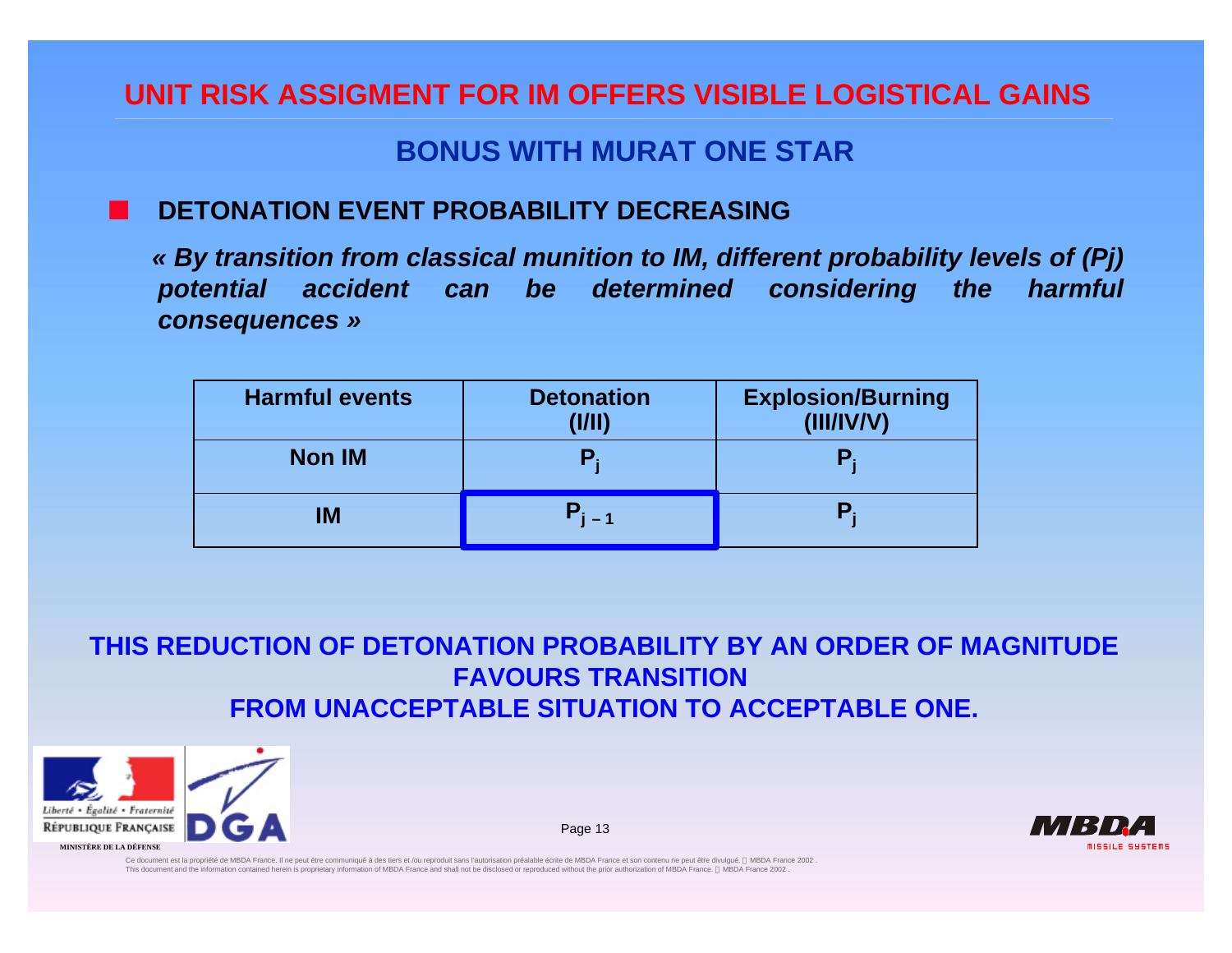## **OVERALL GUIDELINE TO DESIGN A TESTING STATION FOR A MURAT ONE STAR MISSILE (FIELD SERVICE ; OPERATIONS)**

#### **MAIN ASSERTIONS IN SAFETY DOSSIER AT WORK :**

<sup>n</sup> **Munitions has : a 5 kg HE warhead with a TNT Equivalent Weight = 10 kg (a total NEQ = 50 kg)**

#### **The operations to be performed at working position are :**

- <sup>n</sup> **handling of packaged munition**
- **munition extraction from packaging**
- <sup>n</sup> **bare munition handling and positioning on test bench**
- <sup>n</sup> **electronics testing and mission parameters uploading**

#### **Failure modes analysis takes into account following statements :**

- <sup>n</sup> **munition is blocked on test bench designed to resist nominal thrust in case of inadvertent RM ignition**
- <sup>n</sup> **safety pin presence to guaranty WH SAU disalignment**
- **ignition fuse of RM in line**
- <sup>n</sup> **rocket motor functioning does not lead to any WH reaction**
- no detonation of rocket motor under accidental WH detonation. Maximum NEW of one single item **is 10 kg (from SR test result).**

Page 14



**MINISTÈRE DE LA DÉFENSE**<br>MINISTÈRE DE LA DÉFENSIMent est la propriété de MBDA France. Il ne peut être communiqué à des tiers et /ou reproduit sans l'autorisation préalable écrite de MBDA France et son contenu ne peut êtr This document and the information contained herein is proprietary information of MBDA France and shall not be disclosed or reproduced without the prior authorization of MBDA France. © MBDA France 2002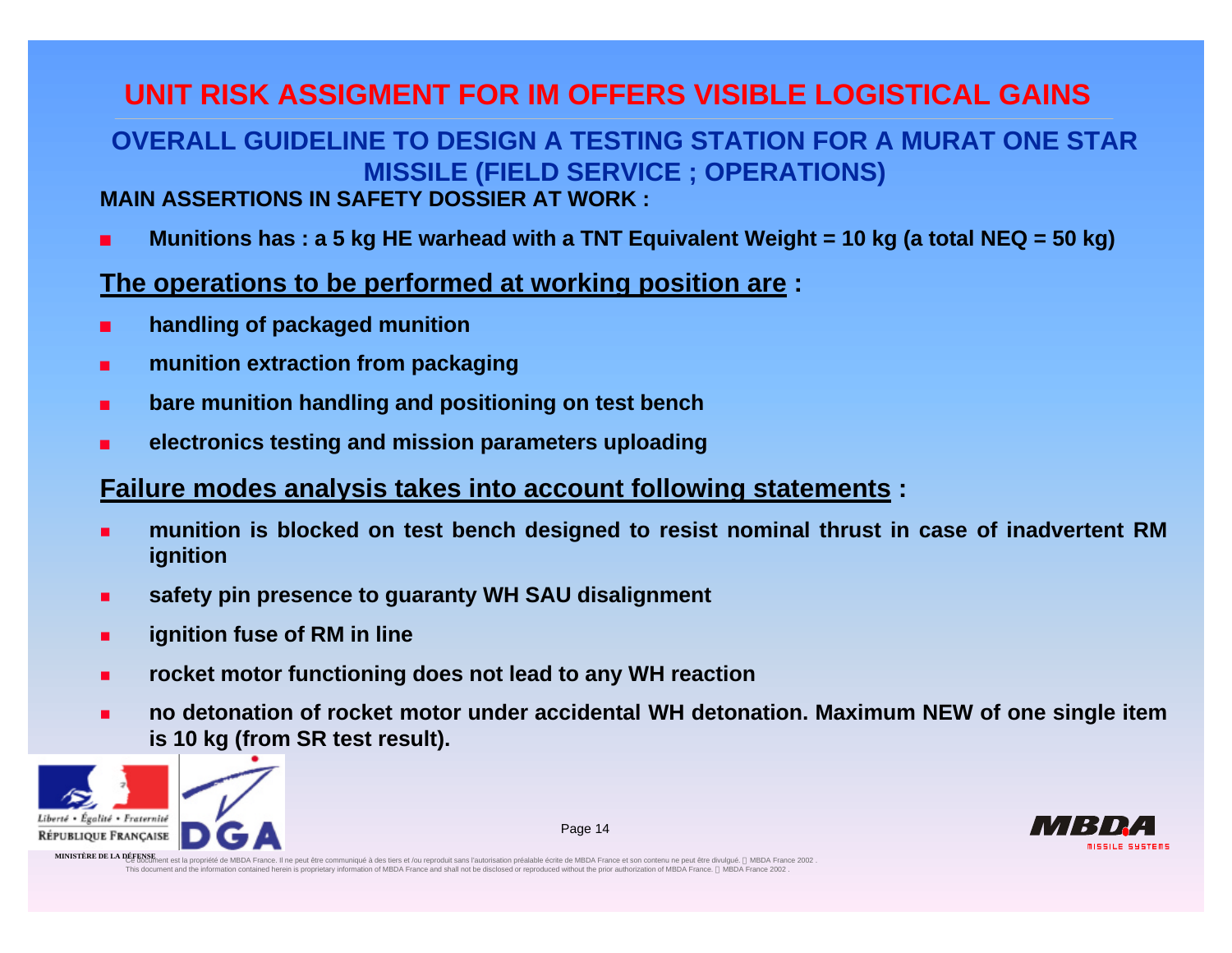#### **QUANTITY – DISTANCES (Z<sup>i</sup> ) AND PROBABILITIES OF ACCIDENT (P<sup>j</sup> ) Quantity distances are as following for the missile considered**

| <b>Hazardous</b><br><b>Zones</b><br>(in meters)  | <b>Blast effects</b><br><b>HD 1.1</b> | <b>Fragments effects</b><br><b>HD 1.2</b> | <b>Thermal effects</b><br><b>HD 1.3</b><br>(Facing nozzle) | <b>RM</b><br><b>Bursting</b><br><b>Effects</b><br><b>Type III</b> |
|--------------------------------------------------|---------------------------------------|-------------------------------------------|------------------------------------------------------------|-------------------------------------------------------------------|
|                                                  | 11                                    | 100                                       | 15                                                         | 8                                                                 |
|                                                  | 17                                    | 200                                       | 20                                                         | 11                                                                |
|                                                  | 32                                    | 250                                       | 25                                                         | 16                                                                |
|                                                  | 47                                    | 300                                       | 30                                                         | 25                                                                |
| $Z_1$<br>$Z_2$<br>$Z_3$<br>$Z_4$<br>$Z_5$        | 94                                    | 400                                       | ٠                                                          | 150                                                               |
| <b>Probability</b><br>of accident<br>during test | P <sub>2</sub>                        |                                           | $P_{3}$                                                    |                                                                   |

**« Instruction 1007 » to Forces states :**

- **P2 = handling bare munition**
- **P3 = plugging any munition to electrical source**

**BOTH SITUATIONS ARE TO BE CONSIDERED TO DETERMINE ACCEPTABLE RISK**



Page 15

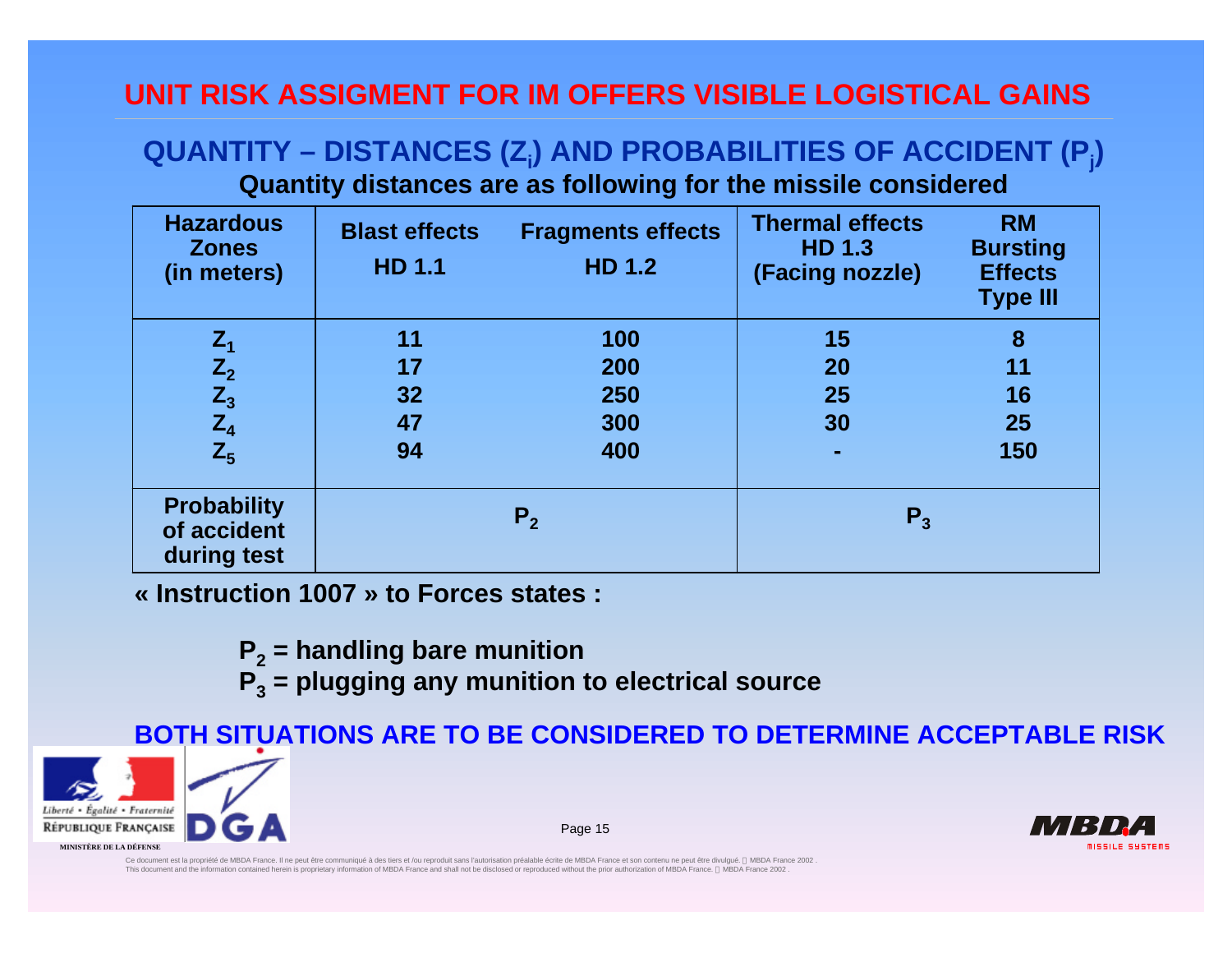## **ACCEPTANCE OF ES**

| <b>Hazard</b> | PROBABILITIES OF ACCIDENT                       |                                                 |                                                 |                                                 |                                             |  |
|---------------|-------------------------------------------------|-------------------------------------------------|-------------------------------------------------|-------------------------------------------------|---------------------------------------------|--|
| ZONES         | $P_1$                                           | $P_2$                                           | $P_3$                                           | $P_4$                                           | $P_5$                                       |  |
| $Z_1$         | $a_0$                                           | a <sub>0</sub>                                  | $a_0 (*)$                                       | $a_0$ (**)                                      | $a_0$ (**)                                  |  |
| $Z_2$         | a <sub>1</sub><br>$a_2$                         | a <sub>1</sub><br>$a_2(*)$                      | a <sub>1</sub>                                  | $a_1$ (*)                                       | $a_1$ (**)                                  |  |
| $Z_3$         | $a_1 b_1 c_1$<br>a <sub>2</sub><br>$a_3$        | $a_1 b_1 c_1$<br>$a_2$                          | a <sub>1</sub><br>$a_2$                         | a <sub>1</sub>                                  | $a_1$ (*)                                   |  |
| $Z_4$         | $a_1 b_1 c_1$<br>$a_2 b_2 c_2$<br>$a_3$         | $a_1 b_1 c_1$<br>$a_2 b_2 c_2$<br>$a_3$         | $a_1 b_1 c_1$<br>a <sub>2</sub>                 | a <sub>1</sub><br>a <sub>2</sub>                | a <sub>1</sub>                              |  |
| $Z_5$         | $a_1 b_1 c_1$<br>$a_2 b_2 c_2$<br>$a_3 b_3 c_3$ | $a_1 b_1 c_1$<br>$a_2 b_2 c_2$<br>$a_3 b_3 c_3$ | $a_1 b_1 c_1$<br>$a_2 b_2 c_2$<br>$a_3 b_3 c_3$ | $a_1 b_1 c_1$<br>$a_2 b_2 c_2$<br>$a_3 b_3 c_3$ | $a_1 b_1 c_1$<br>$a_2 b_2 c_2$<br>$a_3 b_3$ |  |
|               |                                                 |                                                 |                                                 |                                                 |                                             |  |



Page 16



Ce document ast la propriéte de MBDA France. II ne peut être communiqué à des tiers et /ou reproduit sans l'audon préalable écrite de MBDA France et son contenu ne peut être divulgué. © MBDA France, © MBDA France 2002 .<br>T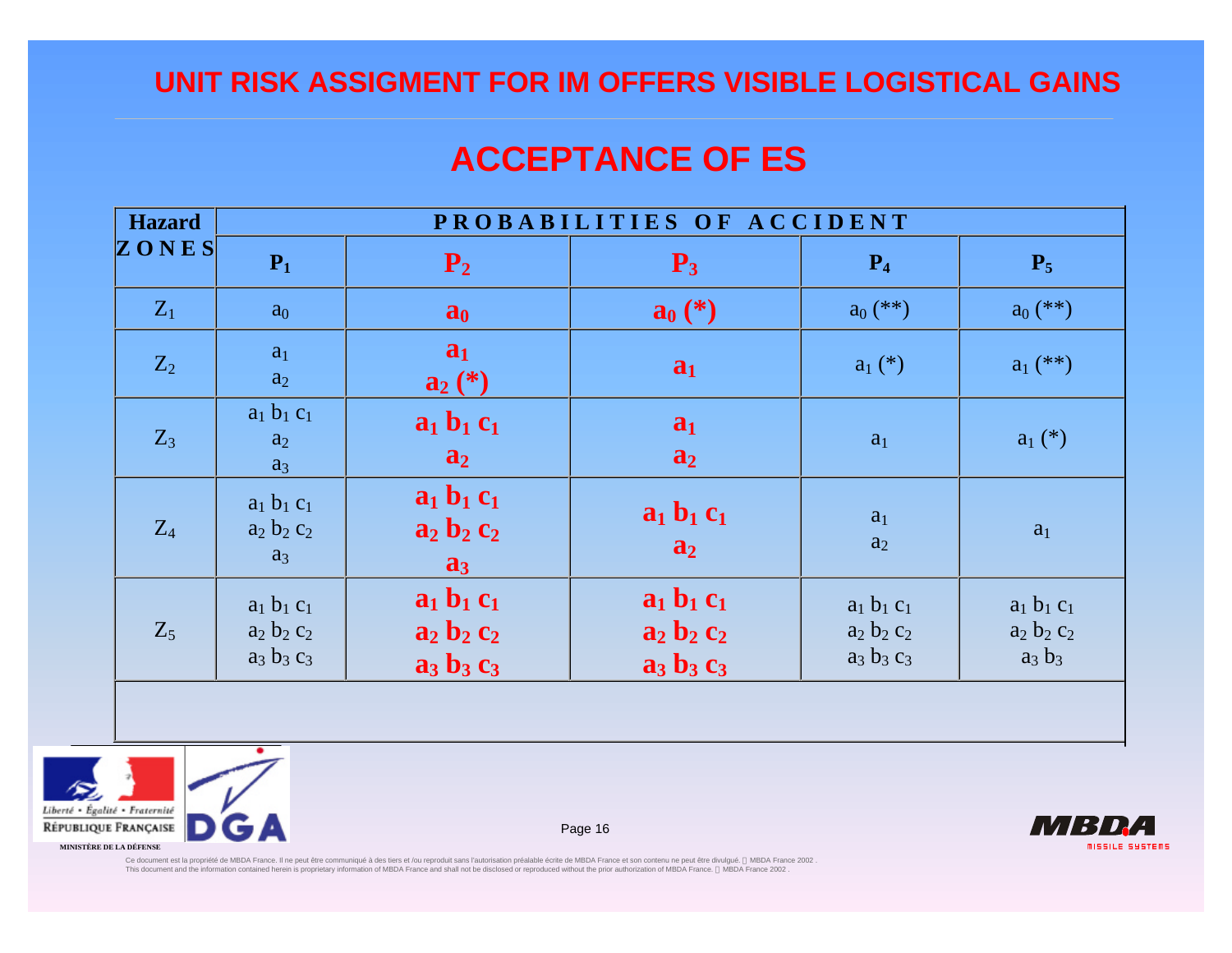### **ACCEPTABLE SITUATIONS**

#### n **WORK DESIGN STATION**

**The situation a<sup>0</sup> Z<sup>1</sup> P<sup>3</sup> is the driver to determine working station design as situation a<sup>0</sup> P<sup>1</sup> P<sup>2</sup> is acceptable with maximum five persons exposed to lethal injuries.**

**Operators must stand beyond 15m (Z1) unless a protective wall is settled to prevent possible injuries under rocket motor bursting (max response descriptor is type III).**

**Whithout IM-ness and Unit Risk assignment it could have been mandatory to adopt a reinforced building with frangible wall**

**(to protect workforce from an higher risk of warhead detonation) or in deployment situation to request for a waiver to National Authority.**

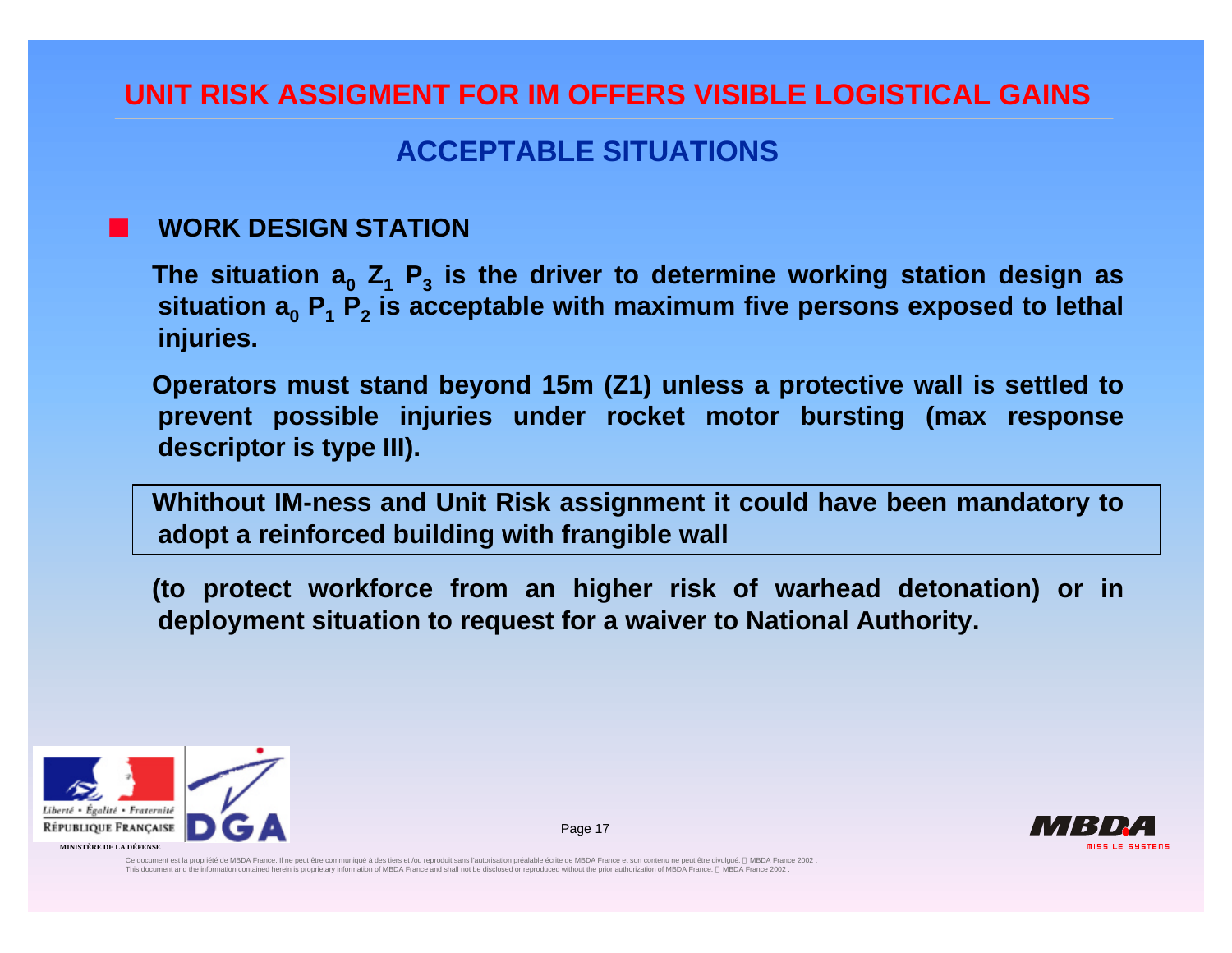### **ACCEPTABLE SITUATIONS**



#### Conventional testing station (Z1/Z2, P3) forbidden



erté • Égalité • Fraternité PUBLIQUE FRANÇAISE **MINISTÈRE DE LA DÉFENSE**

TV 137 D **MISSILE SUSTEMS** 

Ce document ast la propriéte de MBDA France. II ne peut être communiqué à des tiers et /ou reproduit sans l'audon préalable écrite de MBDA France et son contenu ne peut être divulgué. © MBDA France, © MBDA France 2002 .<br>T

Page 18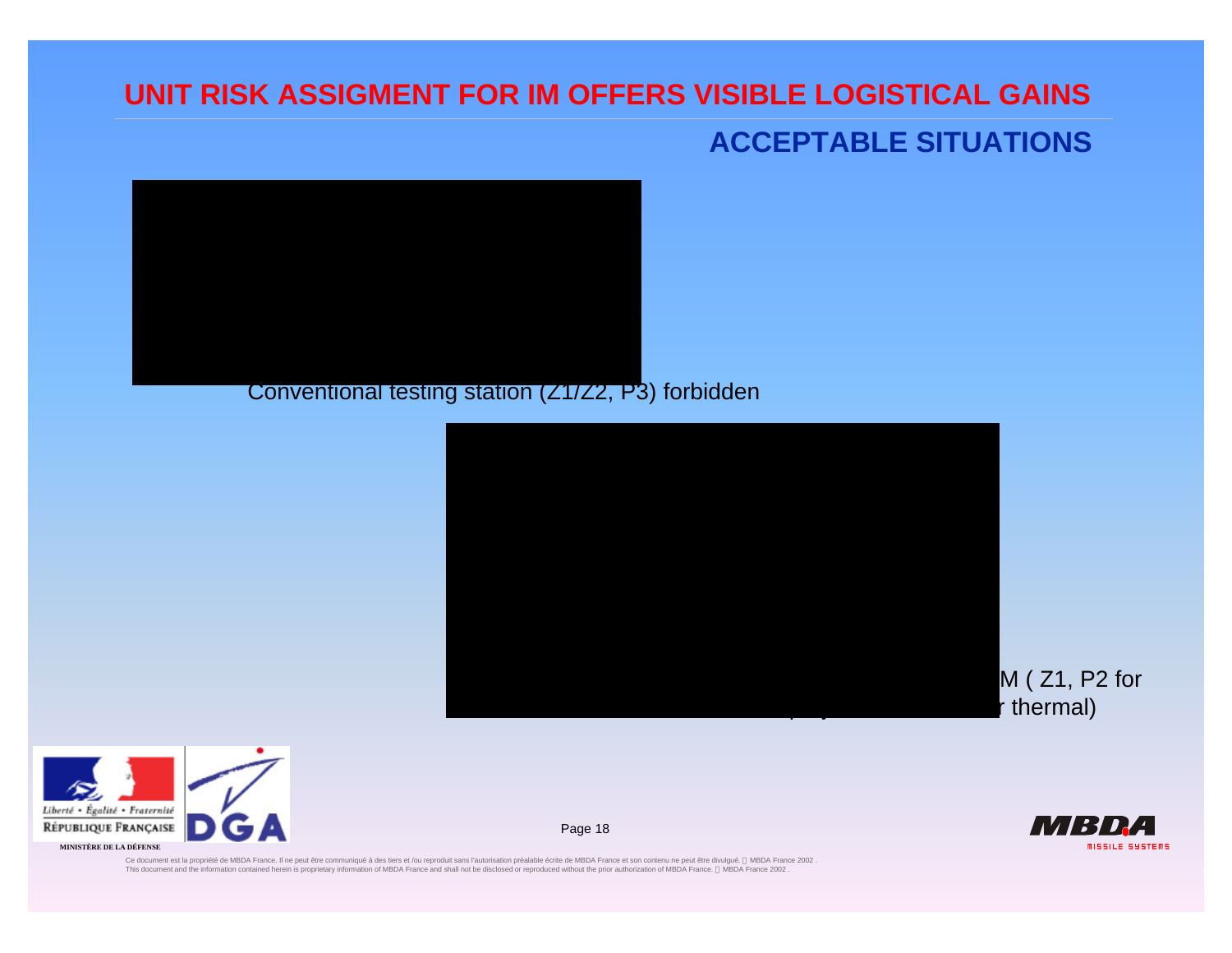## **ACCEPTABLE SITUATION**

#### **ISOLATION DISTANCES FROM POTENTIAL EXPLOSIVE SITE (PES)**

**Isolation distances have to be determined for ES like other working stations or external roads or inhabited buildings.**

**In this case, the possible accidental IM warhead detonation positioned in P<sup>2</sup> will be the driver.**

**For example :**

- **n** Non explosive internal building must stand beyond 250m (situation a<sub>3</sub>, Z<sub>4</sub>, P<sub>2</sub> **acceptable) i. of 300 m**
- Medium trafic public roads distance is beyond 250m (b<sub>2</sub>, Z<sub>4</sub>, P<sub>2</sub>) i. of 300 m
- Large inhabited buildings must stand beyond 400m (c<sub>4</sub>, Z<sub>5</sub>, P<sub>2</sub>): no change

**TEST STATION FOR MURAT ONE STAR CAN BE LIMITED TO AN OPEN AIR SITE INSIDE AN EXPLOSIVE AREA WITH PROTECTION BARRIERS TO PREVENT MAX TYPE III HARMFUL EFFECTS**

**IT'S A COST EFFECTIVE POSITION IN FULL CONFORMITY WITH IN FORCE RULES (NO WAIVER) AND AT ACCEPTABLE RISK LEVEL**

Page 19